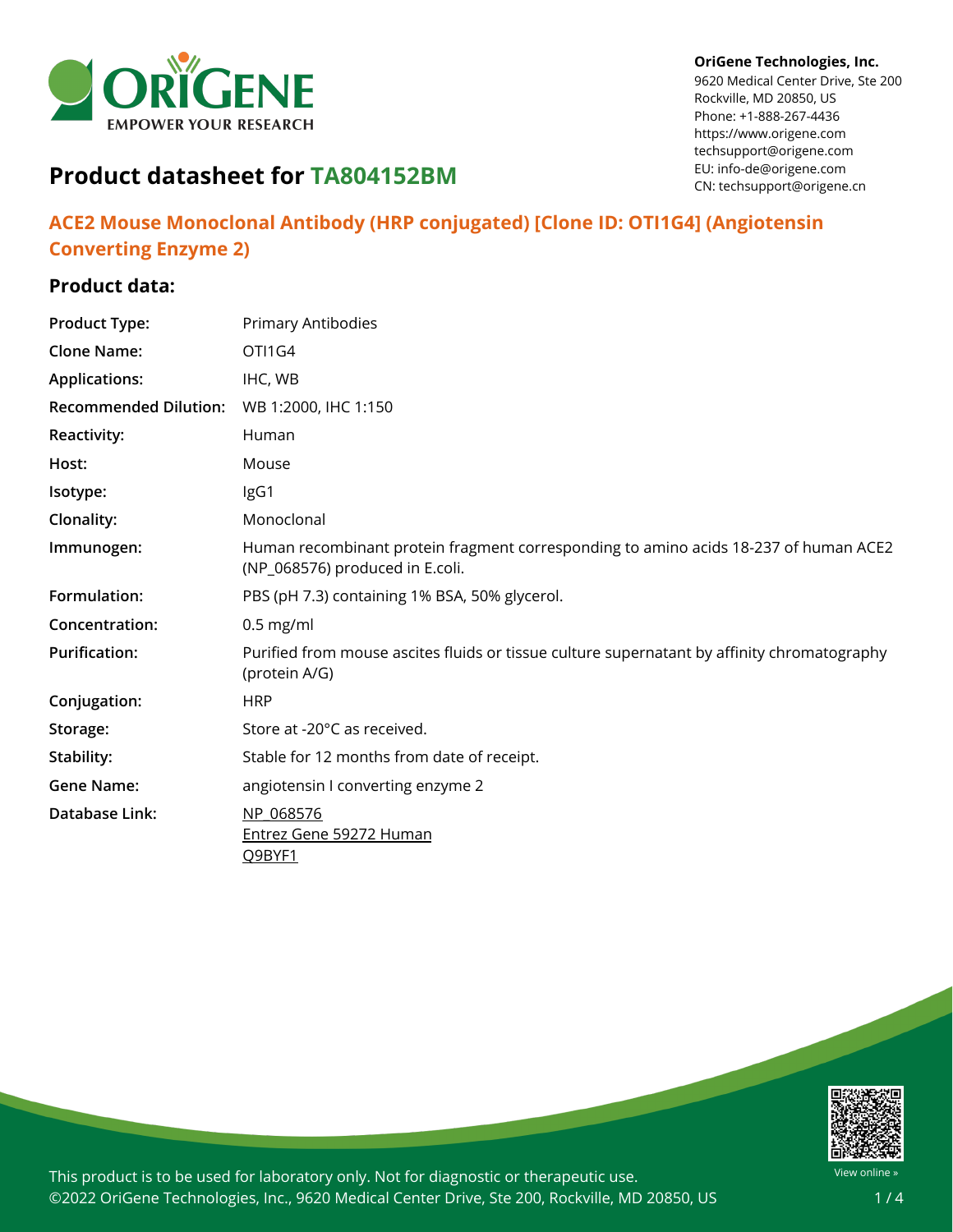| ORIGENE                  | ACE2 Mouse Monoclonal Antibody (HRP conjugated) [Clone ID: OTI1G4] (Angiotensin Converting<br>Enzyme 2) - TA804152BM                                                                                                                                                                                                                                                                                                                                                                                                                                                                                                                                                                                      |
|--------------------------|-----------------------------------------------------------------------------------------------------------------------------------------------------------------------------------------------------------------------------------------------------------------------------------------------------------------------------------------------------------------------------------------------------------------------------------------------------------------------------------------------------------------------------------------------------------------------------------------------------------------------------------------------------------------------------------------------------------|
| Background:              | The protein encoded by this gene belongs to the angiotensin-converting enzyme family of<br>dipeptidyl carboxydipeptidases and has considerable homology to human angiotensin 1<br>converting enzyme. This secreted protein catalyzes the cleavage of angiotensin I into<br>angiotensin 1-9, and angiotensin II into the vasodilator angiotensin 1-7. The organ- and cell-<br>specific expression of this gene suggests that it may play a role in the regulation of<br>cardiovascular and renal function, as well as fertility. In addition, the encoded protein is a<br>functional receptor for the spike glycoprotein of the human coronaviruses SARS and HCoV-<br>NL63. [provided by RefSeq, Jul 2008] |
| Synonyms:                | <b>ACEH</b>                                                                                                                                                                                                                                                                                                                                                                                                                                                                                                                                                                                                                                                                                               |
| <b>Protein Families:</b> | Druggable Genome, Secreted Protein, Transmembrane                                                                                                                                                                                                                                                                                                                                                                                                                                                                                                                                                                                                                                                         |
| <b>Protein Pathways:</b> | Renin-angiotensin system                                                                                                                                                                                                                                                                                                                                                                                                                                                                                                                                                                                                                                                                                  |

## **Product images:**



HEK293T cells were transfected with the pCMV6- ENTRY control (Left lane) or pCMV6-ENTRY ACE2 ([RC208442], Right lane) cDNA for 48 hrs and lysed. Equivalent amounts of cell lysates (5 ug per lane) were separated by SDS-PAGE and immunoblotted with anti-ACE2 ([TA804152]). (1:500)



Immunohistochemical staining of paraffinembedded Human colon tissue within the normal limits using anti-ACE2 mouse monoclonal antibody ([TA804152]). Heat-induced epitope retrieval by 1mM EDTA in 10mM Tris buffer (pH8.0) at 120 oC for 3 min. (1:800)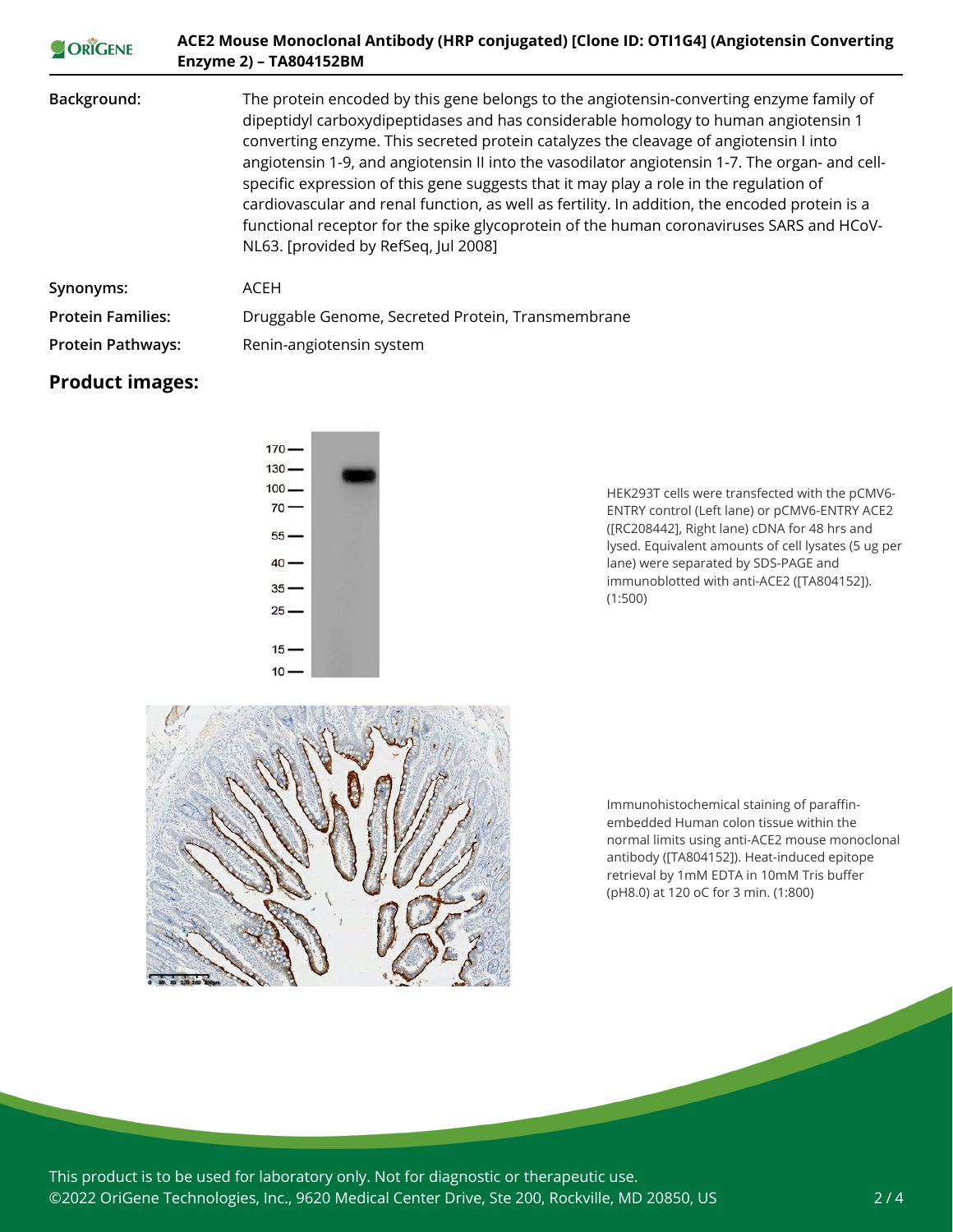ORIGENE



Immunohistochemical staining of paraffinembedded Human Kidney tissue using anti-ACE2 mouse monoclonal antibody ([TA804152]). Heatinduced epitope retrieval by 1mM EDTA in 10mM Tris buffer (pH8.0) at 120°C for 3 min. (1:800)

Immunohistochemical staining of paraffinembedded Human renal cell carcinoma tissue using anti-ACE2 mouse monoclonal antibody ([TA804152]). Heat-induced epitope retrieval by 1mM EDTA in 10mM Tris buffer (pH8.0) at 120 oC for 3 min. (1:800)

Immunohistochemical staining of paraffinembedded carcinoma of Human lung tissue using anti-ACE2 mouse monoclonal antibody ([TA804152]). Heat-induced epitope retrieval by 1mM EDTA in 10mM Tris buffer (pH8.0) at 120 oC for 3 min. (1:800)